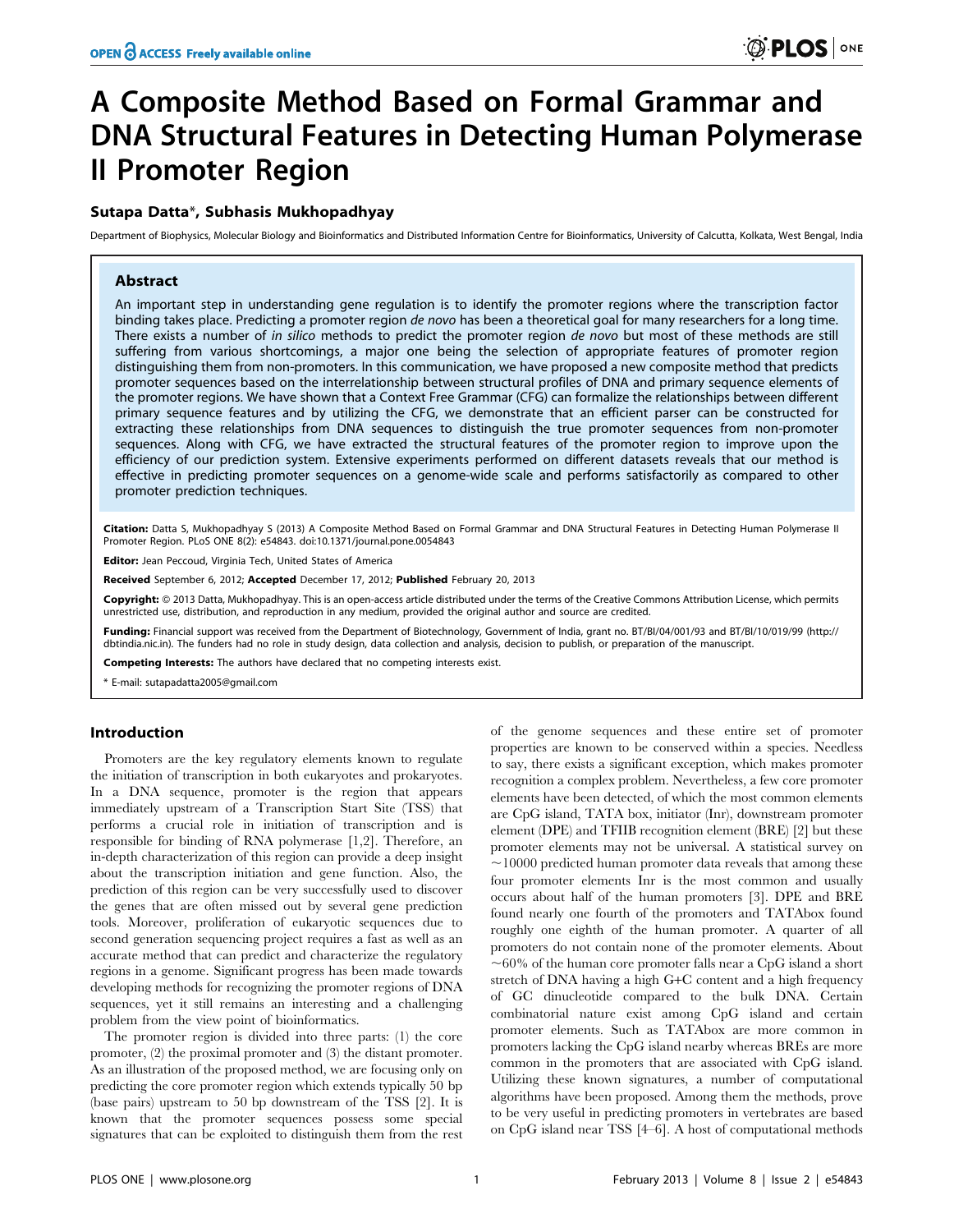have been proposed based on the recognition of TATA box [7,8], CAAT box [9], the recognition of the presence of specific transcription factor binding sites (TFBs) [10–12], utilizing a pentamer matrix [7], and locating oligonucleotides [13]. But these methods typically utilize heterogeneous local sequence compositional signals represented by the promoter elements alone; thus they cannot identify the true promoters and reports in a high number of false positive instances. Other promoter prediction methods use statistical properties of the core and proximal promoters [14,15], similarities between orthologous promoters [10] and information from mRNA transcripts [16]. Relatively new developments are based on machine learning techniques, such as discriminant analysis, Hidden Markov Model, Artificial Neural Network, Support Vector Machine and Stochastic Context Free Grammar [17–21]. Exploiting the structural properties of DNA sequences to predict the promoter regions have also been employed. A number of studies have revealed that the eukaryotic core promoters have distinct structural properties that distinguish them from other non-promoter regions. Thus it becomes feasible to predict promoter region from structural perspectives [22–26].

Motivated by these methods, we present a new method for predicting de novo the promoter regions. Our method is based upon formal grammar and structural properties of promoter sequences.

A formal language is a language that is defined by precise mathematical or machine processable formulas. A formal grammar or syntax is that generates the language. The syntax i.e. the grammar of a formal language can be formally presented by specifying a set of nonterminal symbols or variables, a set of terminal symbols and a set of production rules of the form  $S\rightarrow a$  or  $S\rightarrow AaB$ , where S, A, B are the nonterminal symbols and a is the terminal symbol. The recursive application of production rules beginning from start symbol S can generate a set of string containing only terminal symbols, which is the language generated by the grammar. Here we have developed a context free grammar that has been used to design and verify the structure of a promoter sequence. The term ''context free'' implies that there should not be any terminal symbol on the left hand side of the production rules.

A Context Free Grammar (CFG) G1 is a 4 tuple, defined as

# $G1 = (N,T,S,P)$

where N is a set of nonterminal symbol, T is the set of terminal symbol, S is the start symbol and P is a finite set of production rules where S belongs to the nonterminal set.

Many researchers have shown that formal language theory is an appropriate tool in analyzing various biological sequences. A

| <b>Table 1.</b> Syntactic elements or the nonterminal elements for |  |  |
|--------------------------------------------------------------------|--|--|
| human promoter region.                                             |  |  |

| $T \rightarrow TATA-box$                                                                                                                                                                                                                                  |
|-----------------------------------------------------------------------------------------------------------------------------------------------------------------------------------------------------------------------------------------------------------|
| $\mathsf{l} \mapsto \mathsf{l}\mathsf{n}$ itiator                                                                                                                                                                                                         |
| $D \rightarrow DPE$                                                                                                                                                                                                                                       |
| $B \rightarrow BRE$                                                                                                                                                                                                                                       |
| $C \rightarrow CpG$ island                                                                                                                                                                                                                                |
| $G \rightarrow$ Gap i.e., parts of DNA sequences that are not of our interest or their<br>significance is still not known. Here a gap in the grammar rule defines some<br>I length of bases flanked by two subsequence of interest. In the grammar rules, |

length of bases flanked by two subsequence of interest. In the grammar rules, the symbol G (any) is used to specify a gap of indefinite length whereas when gap length is known to be within a range, gap  $(\#Lower Limit, Upper Limit,#)$  is preferred.

doi:10.1371/journal.pone.0054843.t001

| <b>Promoter Elements</b> | <b>Regular Expressions</b>    |  |
|--------------------------|-------------------------------|--|
| 1. TATA-box              | ta[ta][ta][taq][ta]           |  |
| 2. Initiator             | [ctg][ctg]a[atgc][at][ct][ct] |  |
| 3. BRE                   | [gc][gc][ga]cgcc              |  |
| 4. DPE                   | [aq]q[at][ct][caq]            |  |
| 5. Gap                   | $[atcq] +$                    |  |

Table 2. Regular expressions of different promoter elements which give the terminal set.

doi:10.1371/journal.pone.0054843.t002

recent article gives a brief description of most of these works, attempted to analyze the biological sequences using formal language theory [27].

Computational grammars have been used in modelling and predicting transcription binding site [28], associating genes with their regulatory sequences [29], predicting RNA folding [30], secondary structure of RNA molecule [31–33], genes and biological sequences [34,35], syntactic model to design genetic constructs [36]. Grammatical models have also been developed with the goal of designing new antimicrobial peptides [37]. Nowadays discovery of grammar rule from biological data set i.e. grammar inference is an active field of research [38] and has been used in predicting larger than gene structure [39]. In recent years Stochastic context free grammar has been used in predicting protein sequences [40].

Our method uses a set of CFG rules and structural features of the sequences to predict true promoter and non-promoter sequences from a set of mixed database and also to identify the promoter regions on genome-wide scale. Instead of using any grammar inference algorithm to obtain the grammar rules from

Table 3. Production rules of grammar G1 generation the promoter region of a human DNA sequence.

| $R1. S \rightarrow G S1 G$                   |
|----------------------------------------------|
| $R2. S1 \rightarrow C$                       |
| $R3. S1 \rightarrow C. S2$                   |
| $RA. S1 \rightarrow S2$                      |
| R5. S2 $\rightarrow$ B G(10,30) T G(10,40) I |
| R6. $52 \rightarrow T G (10,40)$ I           |
| R7. S2→ B G (10,30) T                        |
| R8. S2→ T G(10,40) I G(15,37) D              |
| R9. S2→ I G(15,37) D                         |
| R10. S2→B G(10,30) T G(10,40) I G (15,37) D  |
| $R11.52 \rightarrow I$                       |
| R12. S2→B G (10,50) I                        |
| R13. S2→T G (10,40) I G (15,37) D            |
| R14. T→t1 t2                                 |
| R15. I→I1 I2                                 |
| R16. D→d1 d2                                 |
| R17. B→b1 b2                                 |
| R <sub>18</sub> . $G \rightarrow q0$         |
| R <sub>19</sub> . $C \rightarrow C0$         |

doi:10.1371/journal.pone.0054843.t003

 $\mathbf{I}$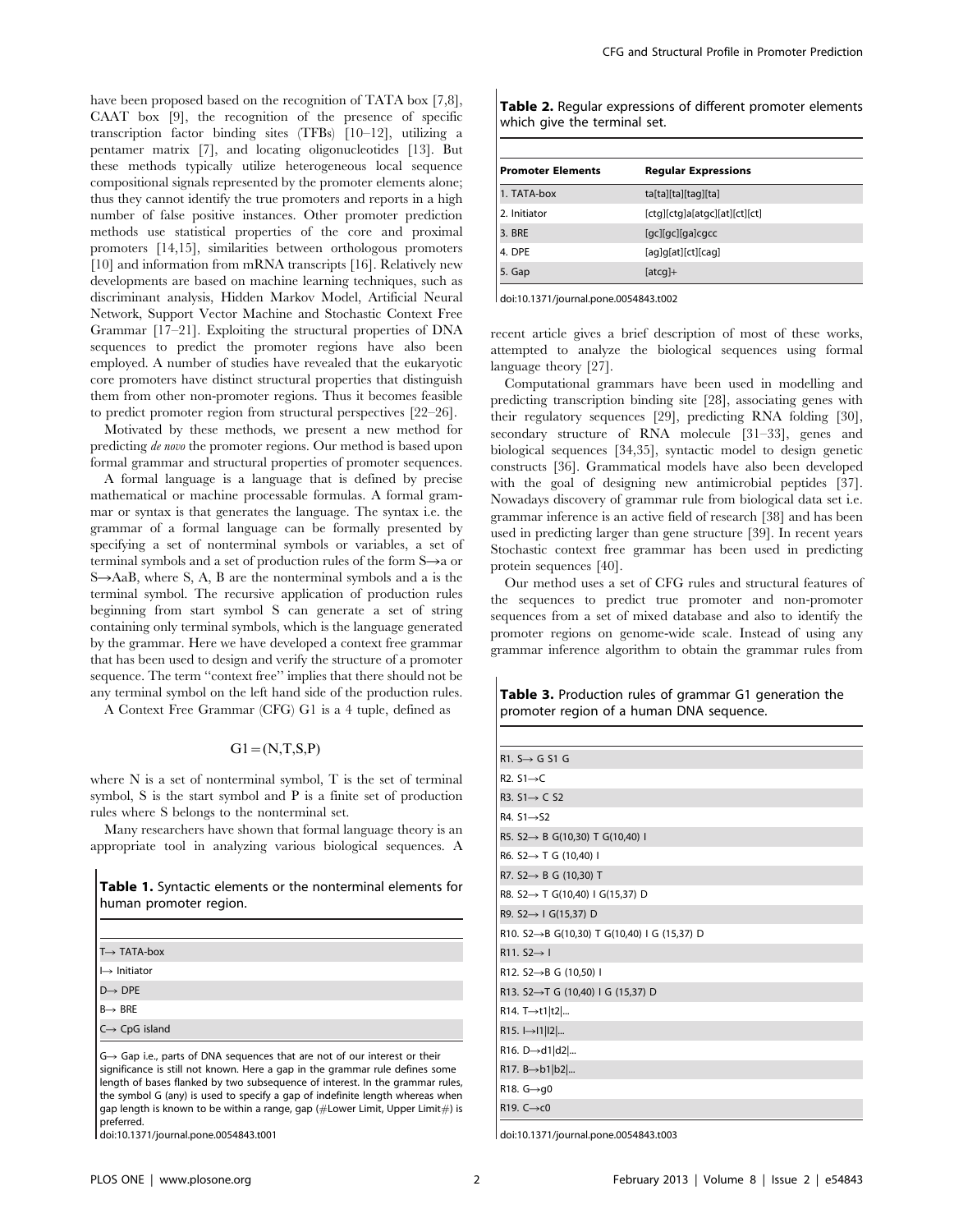| Rules           | String Generated                         |
|-----------------|------------------------------------------|
| R1              | GSI G                                    |
| R3              | GCS2G                                    |
| R6              | GCTG(10,40)IG                            |
| R <sub>18</sub> | g0 C T G(10,40) I G                      |
| <b>R19</b>      | g0 c0 T G(10,40) I G                     |
| R14             | p0 c0 t21 G(10,40) IG                    |
| <b>R18</b>      | g0 c0 t21 g0 IG                          |
| <b>R15</b>      | $E0$ c0 t21 $E0$ i15 G                   |
| R18             | 20c0t21z0t15z0                           |
|                 | $\frac{\pi}{60}$ c $0t21$ g $0i15$ g $0$ |



## B

TACCGGTGTAACCAATTGAAGTCACTAAAAAAACTTCGGAGGTTAAAACTTTATAAAGATTTTC TTGATTTTTAAATTTGAGGAACGAAAACTCTGTTTCTCGTTTGTGTGGTAATTGAAAGGGTCCAT TTTACCCTAATGTAAGTGTCTCTTTTTACTTACGGATAATAGAAACGATTCATTATGGATTTAAG ATCIGITCGTCCCCTCTGAGICATITICGTGGAGACICITITICCCTACIGACACCITICTITCCA GACCTTTATTCTGACTGTCGGACAGGGATAATGGAGAAGGAATAGAAGGGGGAACACGGAGGT CTGGTATTGGAGATTTGTCTTGTTAAGACTTTCACTCATGTTAGCGGACGATCATACCTATGTCC TTTTTTATGAGAACGTTTGGTGTCTCTACATACAATTTGTACCGGTACGACATACTTCGTGTGTC GGAGTTAAATGTCTTCTTGAATGAAAGTAAAAAATTTCCATCAAAGATGAATTCTCAAAGTTAA TATTTTATACCTTCTTTAGAAAAAAATCAGTGAAGGTATAAAAAAGTTCACTTTGAAATTTTTAT CAAGGAATTCATTTTTATTCGTTCAGTCAGGCTCTATTCGTTTTCTTTTCATATACGTGTTGGTA TCGGAAGGAGAAAGTTCTTTGAGAGCGTTGAATAAAACGGTCTCTCCTTCTATTTACAATGTTAT AGAACGATTGGTTAGTCGTTGCGACGTCCGGAGTTTGGTCCTTCGAGACATTCCATATCATAAA ATTTGACACGTTCATTCTGAAAACAGAGAGTCGATAAAAAACAAGGGATACAAACATCCTACCT TTCCGTCTACATTTCAGGGAGTACCGCTTTATATTGTGCCCCCCCTTGGGCTGTCTCCTACAGAG TGAATAAGTTGTTGGTTCCTTTACGGTCGGGA

Figure 1. Process of generating the start symbol from input sequence using successive application of the grammar rules. (A) The strings generated by successive application of production rules to guide the design of a promoter region (B) The sequence of a promoter region composing of the parts of the syntactic element for verification (C) the LR parse tree for generating the symbolic description of the sequence using grammar rules.

 $\epsilon$ 

doi:10.1371/journal.pone.0054843.g001

any training set we have utilized pre-existing biological knowledge to generate the grammar rules. In this case, the grammar rules are representing only the promoter sequences. So the sequences generated using these grammar rules are predicted as the putative promoters. Most the existing promoter prediction methods doesn't give any idea about the presence or absence of the functionally important elements of the promoter regions and also have not showed any relationships between these elements. Also these methods have not showed how the combination of primary sequence features and structural profiles of the promoter region enhances the prediction accuracy. Here, we are using the grammar rules to obtain an inside view of the promoter regions i.e., to recognize the specific functionally important fragments or elements that a promoter region can posses and also then utilizing the structural features to verify and improve upon the promoter prediction performance.

## Materials and Methods

### 1. Materials

We have extracted 14000 promoter sequences from DBTSS database (http://dbtss.hgc.jp/), each of which is 1201 bp long ranging from  $-1000$  to  $+200$  positions relative to the  $+1$  position of transcription start site. We have used release hg19 of human genome for the analysis. For this purpose, we used the RefSeq genes downloaded from the UCSC table browser (http:// genome.ucsc.edu/cgi-bin/hgTables?command = start) [41]. This set includes 25000 unique gene sequences. We have also generated a human non-promoter sequence set containing 25000 random fragments of 1201 bp long by selecting intron sequences, exon sequences and  $3'$  UTR regions sequences to avoid any sequence bias of coding DNA. To compare the performance of our method with other currently available promoter prediction programs, a comparative evaluation is done on another dataset- the CAGE dataset which has a wider coverage on genome sequence. CAGE dataset is obtained through the cap analysis gene expression (CAGE) technique and is retrieved from Riken Institute website using FANTOM3 project (http://fantom.gsc.riken.go.jp/) [42]. As described earlier in the previous studies [22,24–25], tag clusters with at least two mapped tags on the same genome location are considered for analysis in our studies. These tags are then mapped to human genome sequence to obtain 180000 unique human TSSs. The whole human genome (hg19) is retrieved from UCSC Genome Bioinformatics site (http://genome.ucsc.edu/) [43].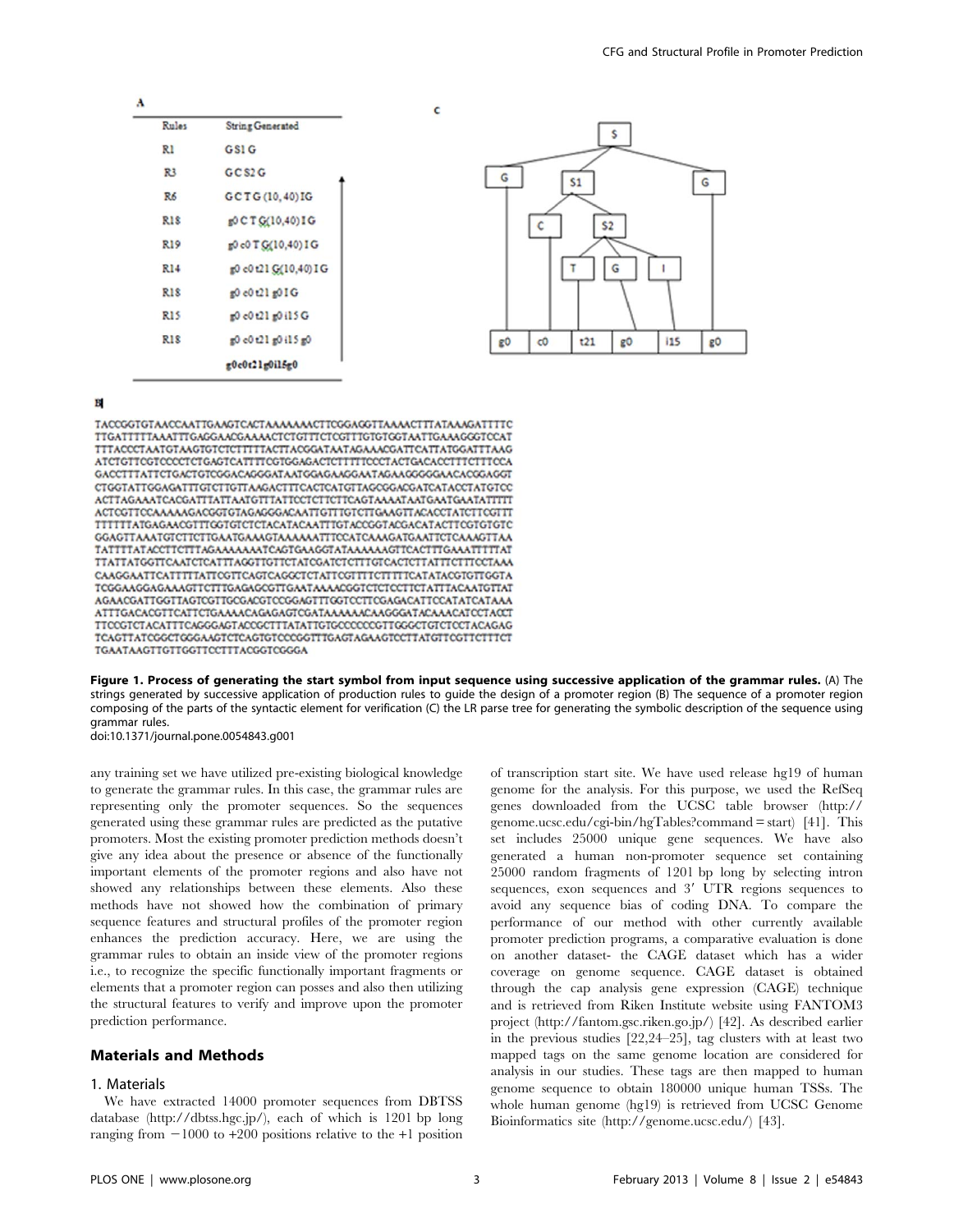

Figure 2. Structural pattern of eight different features for the sequences taken from UCSC table browser of hg19 human genome. The sequences used here are generated by grammars i.e. predicted as true promoter. The structural profiles are plotted with average value of window size 3 nt. doi:10.1371/journal.pone.0054843.g002

#### 2. Methods

2.1 CpG islands and CpG counts. In most of the vertebrates promoter regions are localized by an atypical structure, the CpG island (CGIs). CGIs are unmethylated structures of DNA, spanning about 200 bp or more and are characterised by a high G+C content of more than 50% and the observed/expected CPG ratio of 0.60, relative to the bulk DNA. CpG islands are found in approximately half of the whole mammalian promoters [44–46] and also estimated to be associated with more than about 60% of human promoter [47]. For this reason, Pederson et al [48] suggested that CpG island could represent a good global signal for locating promoters across genomes. At least for mammalian genomes, CpG islands are good indicators of the presence of a gene. In our prediction system, we have used the presence or absence of CpG island as a distinguishing feature for a DNA sequence.

The G+C content (GC-Con) and observed/expected (o/e) ratio are defined as follows:

$$
GC-Con = \frac{(number\ of\ C's + number\ of\ G's)}{len}
$$

and

$$
o/e = \frac{(number\ of\ CG's\ast len)}{number\ of\ C's + number\ of\ G's}
$$

where len represents the length of one segment of a DNA sequence.

2.2 Features of the DNA sequence. We have focused our attention only on core promoter regions of human DNA sequences that extend 50 bp upstream to 50 bp downstream of the TSS. The few core promoter elements have been detected as of now among which the most common elements are TATABOX, Initiator (Inr), Downstream Promoter Element (DPE) and TFIIB recognition element(BRE) [2]. We have used a CFG to support the design of core promoter region containing these promoter elements and feature represented by CpG island. Instead of inferring the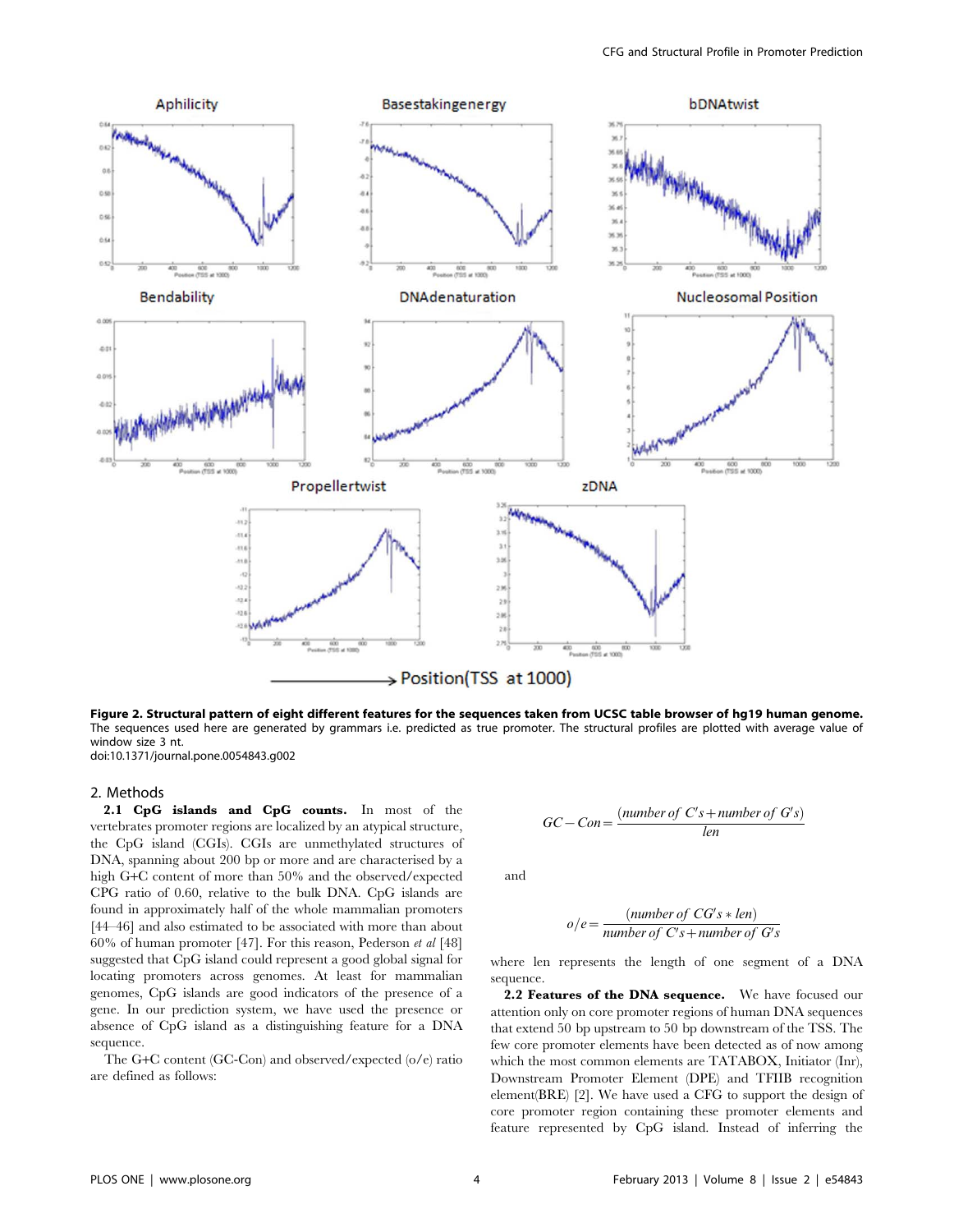

Figure 3. Structural pattern of eight different features for the sequences taken from UCSC table browser of hg19 human genome. The sequences used here are not generated by grammars i.e. redicted as nonpromoter. The structural profiles are plotted with average value of window size 3 nt. doi:10.1371/journal.pone.0054843.g003

production rules using any machine learning techniques from a set of training data, our production rules are based on pre-existing biological knowledge such as, if a sequence contains tatabox that occurs between  $-10$  to  $-50$  bases upstream relative to TSS, then it is considered to be a true TATABOX.

2.3 Nonterminal set. In constructing the grammar for core promoter recognition, we begin by identifying the syntactic elements used to organize the signature elements in a promoter region which represents the CFG variables or nonterminal symbols along with a start symbol and other nonterminal symbols. The syntactic elements within a promoter region are listed in Table 1. We use only 6 syntactic elements, each of them are represented by a single capital letter. The orientation of constructs is from the left to the right. Nonterminal set consist of one start symbol S, the variable from which all the derivation initiates. Two other variables S1 and S2 are also included to the nonterminal set to generate the promoter sequences having different sequence signatures. The nonterminal set includes variable T corresponding to Tatabox, variable I corresponding to Initiator element and variables D, B, G, C, representing DPE element, BRE, Gap and CpG island respectively.

For the specific CFG presented in this manuscript, the nonterminal set is given by  $N = \{S, S1, S2, T, I, D, B, G, C\}.$ 

2.4 Terminal set. The next step in developing the grammar is to recognize the terminal symbols. The terminal set is composed of regular expressions describing the syntactic elements present in the nonterminal set. Here we have considered regular expressions as a symbol to represent the terminal symbol set. A credit assignment algorithm [49] is used to infer these regular expressions from a set of sample sequences. To do so a set of regular expressions is taken for each of the syntactic elements except the CpG island (presence of CpG island is obtained by the method described above) and Gap (Gap is identified as any sequence between two syntactic elements). Strengths associated with each of these regular expressions are calculated. The system analyses the test sentences comprising of positive and negative instances  $(S<sup>+</sup>$  and  $S<sup>-</sup>$ ) and for each of these regular expression, a credit assignment module assigns a score. As positive instances, we have taken the true promoter sequences from region  $-100$  to  $+50$  relative to  $+1$ position from Eukaryotic Promoter Database(EPD) and the negative dataset comprises of non-promoter sequences of length 151 bp taken from EMBL and EID database. Regular expressions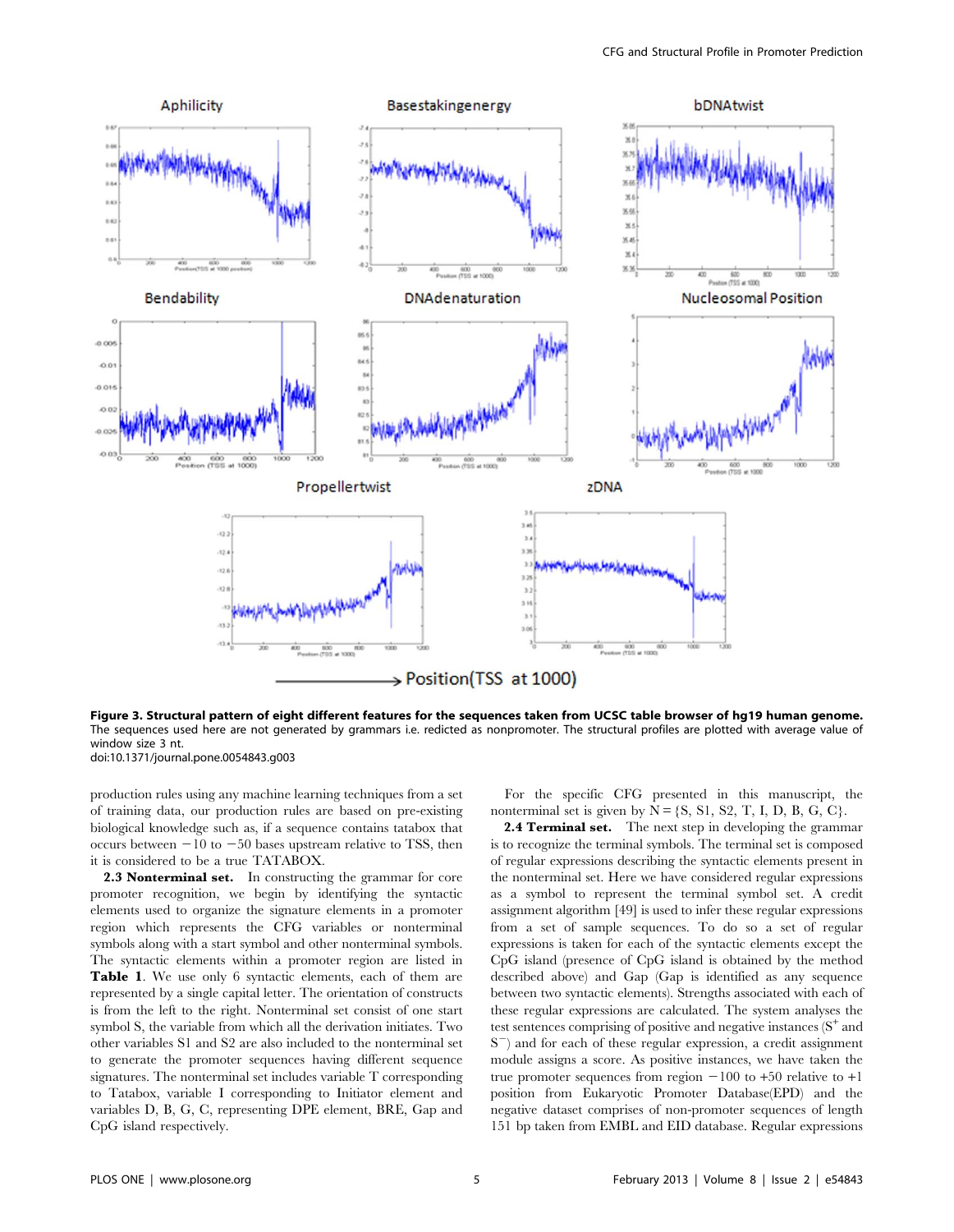

Figure 4. Structural pattern of eight different features for the nonpromoter sequences taken from EMBL and EID database. The sequences used here are predicted as true promoters by grammars. The structural profiles are plotted with average value of window size 3 nt. doi:10.1371/journal.pone.0054843.g004

with highest score are assigned as the putative terminal symbol for that particular syntactic element or nonterminal symbol.

The algorithm consists of the following steps:

- 1. A set of regular expressions is randomly generated for one syntactic element.
- 2. All the sequences in  $S^+$  and  $S^-$  are searched for those regular expressions.
- 3. Terminate if all the sentences are correctly searched or all the regular expressions are being used.
- 4. Compute the strength of each regular expression.
- 5. Take the regular expression with highest strength.
- 6. Repeat the process for the other syntactic elements.

The strength of i<sup>th</sup> regular expression is calculated by the expression:

$$
st_i = \frac{\left(u_i^+ - u_i^-\right)}{fr_i}
$$

where  $u_i^+$  is the number of times the i<sup>th</sup> regular expression is used for correct recognition (i.e., accepting sentences in  $S^+$  and rejecting

sentences in  $S^-$ ) and  $u_i^-$  is the numbers of times the i<sup>th</sup> regular expression is used for incorrect recognition (rejecting sequences in  $S^+$  and accepting sequences in  $S^-$ ) and  $f_i$  is the number of times the i<sup>th</sup> regular expression is used.

The final regular expression that represents the terminal set of the syntactic elements is shown in Table 2.

The possible sequences generated from each of the regular expression representing each part or syntactic elements are included in a parts library where each of the sequences representing each part is indexed by a unique identifier. For example, the regular expression of TATAbox is  $ta[ta][ta][ta]$ , from which 24 matching sequences can be generated that represents the terminal symbols of TATAbox. Terminals t1 to t24 represents tatabox in the part library whereas b1 to b8 would point to the BRE elements etc. The terminal symbol representing the presence of CpG island is represented as c0 and Gap as g0.

2.5 Production rules. In the last step of developing the grammar we have designed some grammar rules. As stated earlier, we have used pre-existing biological knowledge to design these production rules. Table 3 shows a list of production rules or grammar rules for generating a putative promoter sequence. In designing the human promoter region the grammar rules are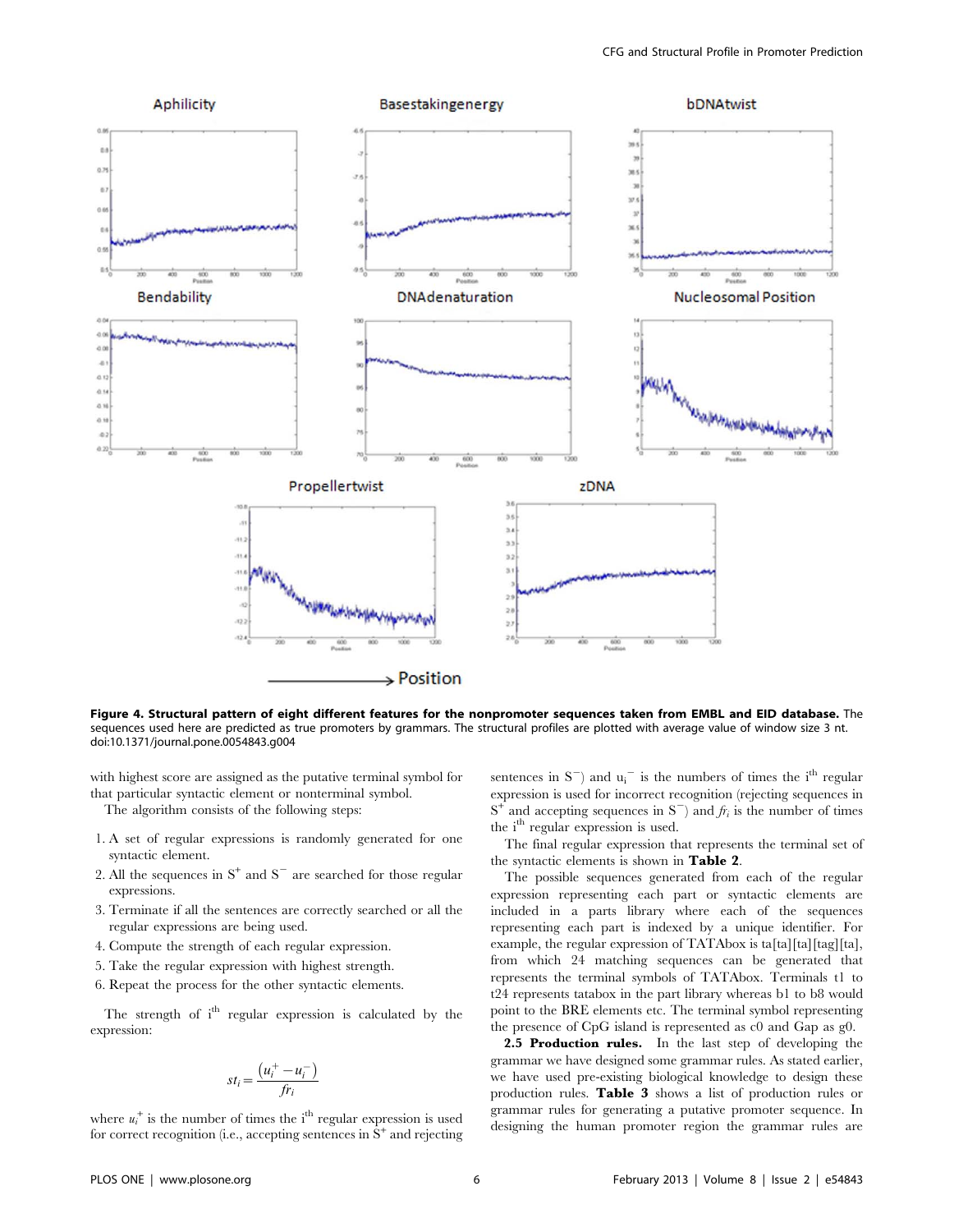

Figure 5. Structural pattern of eight different features for the sequences taken from UCSC table browser of hg19 human genome. The sequences used here are not generated by grammars. The structural profiles are plotted with average value of window size 3 nt. doi:10.1371/journal.pone.0054843.g005

utilized in successive steps. The process begins with the start symbol "S". Several rules can be applied to rule R1 to generate a promoter region of a sequence such as, rule R2 can be applied to R1 to generate those promoter sequences having CpG island and no TATAbox and Initiator. Alternatively, rule R3 and rule R6 can be applied successively to R1 to generate sequences having CpG island, TATAbox and Initiator or rule R5 can be used to generate promoter sequences having CpG island, BRE or TFIIB recognition element, TATAbox and Initiator and so on. Similarly, rule R4 can be used for generating sequences without CpG island. The

Table 4. Prediction Performance of our proposed method using grammar rules on two datasets DBTSS and sequences from UCSC table browser for HG19.

| Name of the Database Precision |      | Recall | F-measure |
|--------------------------------|------|--------|-----------|
| <b>DBTSS</b>                   | 0.66 | 0.57   | 0.61      |
| Hg19                           | 0.69 | 0.66   | 0.67      |
|                                |      |        |           |

doi:10.1371/journal.pone.0054843.t004

Table 5. Performance of grammar rule along with eight structural features of DNA on two datasets.

| Property                   | <b>UCSC</b> genome<br>browser(hg19) |       |      | dbtss  |       |      |  |
|----------------------------|-------------------------------------|-------|------|--------|-------|------|--|
|                            | Recall                              | Prec. | F    | Recall | Prec. | F    |  |
| Basestaking<br>energy      | 0.83                                | 0.86  | 0.84 | 0.82   | 0.84  | 0.83 |  |
| <b>DNA</b><br>denaturation | 0.82                                | 0.81  | 0.81 | 0.81   | 0.78  | 0.79 |  |
| Nucleosome<br>position     | 0.73                                | 0.76  | 0.74 | 0.69   | 0.71  | 0.69 |  |
| <b>Aphilicity</b>          | 0.87                                | 0.80  | 0.83 | 0.84   | 0.79  | 0.81 |  |
| bDNATwist                  | 0.71                                | 0.79  | 0.74 | 0.73   | 0.70  | 0.71 |  |
| Propellertwist             | 0.80                                | 0.74  | 0.76 | 0.77   | 0.73  | 0.75 |  |
| <b>zDNA</b>                | 0.79                                | 0.81  | 0.79 | 0.83   | 0.82  | 0.82 |  |
| <b>Bendability</b>         | 0.69                                | 0.70  | 0.69 | 0.74   | 0.75  | 0.74 |  |

Basestaking energy gives the best F-measure for all the dataset. doi:10.1371/journal.pone.0054843.t005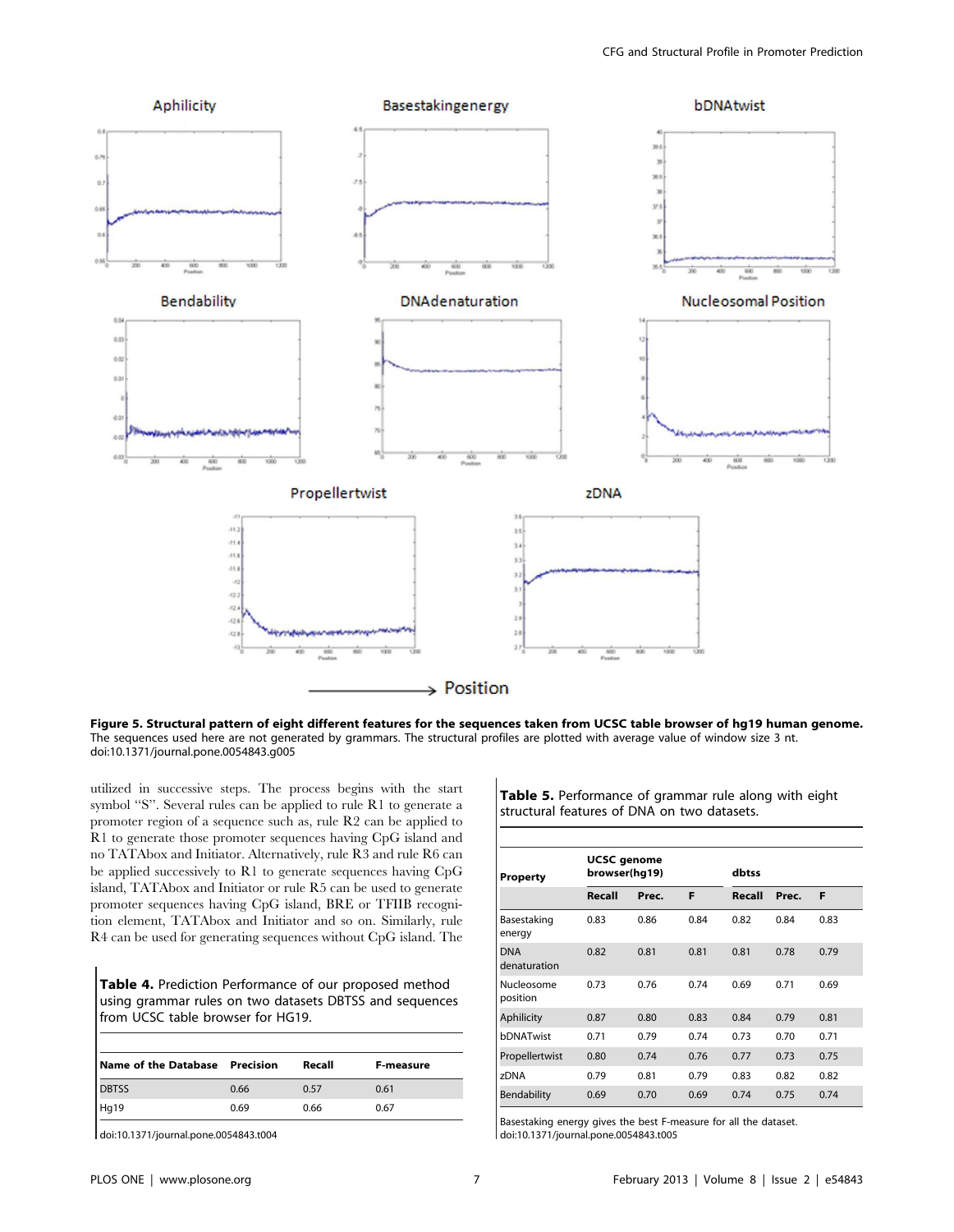

Figure 6. Genome wide precision and recall comparison with other methods. a) Comparison of genome wide precision value at different maximum allowed distances from annotated TSS (1000 bp, 500 bp and 200 bp). b) Comparison of genome wide Recall value at different maximum allowed distances from annotated TSS (1000 bp, 500 bp and 200 bp). doi:10.1371/journal.pone.0054843.g006

last step of the design process involves the transformation of the nonterminal variables to the terminal symbols. Production rules R14 to R19 of the form variable  $\rightarrow$  terminal1 | terminal2 | ... are indicating that all the nonterminal variables can be transformed to any of the terminal symbols separated by |. For instance a variable I (initiator) can be transformed into any of the terminal sequences representing initiator in the part library. The design process completes when all the nonterminal variables are transformed into the variables. A sequence is represented by a series of terminal symbols. We can predict that the sequences generated by the grammar are the putative promoter sequence. A survey of existing literature reveals that a very small amount of mamalian promoter contains these primary sequence features [9] such as TATAbox, BRE, Initiator and DPE. Another complexity exists as the length of the transcription factor binding sites in promoter sequences are not fully conserved and differs quite drastically. There exists a probability of finding these regulatory features elsewhere in genomes outside the promoter region, resulting in a generation of high degree of false positive instances. About more than half of the mammalian promoters contain CpG island making it an essential feature in predicting a promoter region. So, we have considered CpG island as an important feature while constructing the proposed grammar rules. But recognizing the promoters that do not contain CpG island becomes a non-trivial task. To eliminate the generation of spurious positive instances, we consider the structural features of promoter region for correctly predicting the true promoter sequences.

Table 6. Genome-wide promoter prediction performance comparison of different promoterprediction programs with maximum allowable distance of 500 bp from annotated TSS.

| l Methods            | <b>Precision</b> | Recall | <b>F-measure</b> |
|----------------------|------------------|--------|------------------|
| FirstEF              | 0.42             | 0.41   | 0.41             |
| Eponine              | 0.69             | 0.29   | 0.40             |
| EP3                  | 0.64             | 0.39   | 0.48             |
| <b>ProSOM</b>        | 0.57             | 0.40   | 0.47             |
| Proposed Method 0.68 |                  | 0.59   | 0.63             |

doi:10.1371/journal.pone.0054843.t006

2.6 Structural Profiles. To calculate the structural profiles of a DNA sequence, the nucleotide sequences are converted into sequences of numerical values by replacing each di or tri nucleotide (depending upon the physio-chemical features used) with its corresponding structural feature values. The conversion table, representing different structural features are obtained from experiments and are summarised by Florquin et al [23]. For smoothing the raw profile, we use a sliding window approach with a step size of 1 and a window size of 3 nt respectively. After the window slides through a sequence, a vector of structural values is generated as the output. In this communication, propeller twist, bendability, nucleosomal positioning preferences, DNA denaturation, Zdna, Basestaking energy, bDNAtwist and Aphilicity scores of all observed di or tri nucleotides in sliding windows are calculated. Since all of these properties are calculated from conversion tables using di or tri nucleotide, it is assumed that these properties are exactly the same as the nucleotide sequence and do not give any extra information. However, several studies has shown the correlation between different properties and their main conclusion is that the properties are largely independent [50,51]. According to Abeel et al, human core promoter region has a distinct structure that stretches over quite a long distance and it shows either a large peak or a cleft near TSS region [22]. It is thus reasonable to assume that in a promoter prediction technique, the region with a large peak or a cleft is most likely to contain a TSS.

## Results and Discussion

To construct the sequence, we apply a set of production rules starting from S that generates a sequence with a structure consistent with the grammar rule. It is very necessary to construct the DNA sequence starting from S through the application of grammar rules to know whether or not a specific sequence can be generated by a given grammar. Here parsing is described as the process of going from a terminal DNA putative promoter sequence upto reach the final S symbol. By parsing a sequence, it is possible to verify the design of an input sequence those are generated by a systematic process using grammar rules. Here, we have used promoter and non-promoter sequences as input and if the input sequences are generated by the above mentioned grammar rules, then we can predict it as a putative promoter sequence. To do the parsing of the input sequence, first we have undertaken a lexical analysis of the given sequence to transform it in a number of parts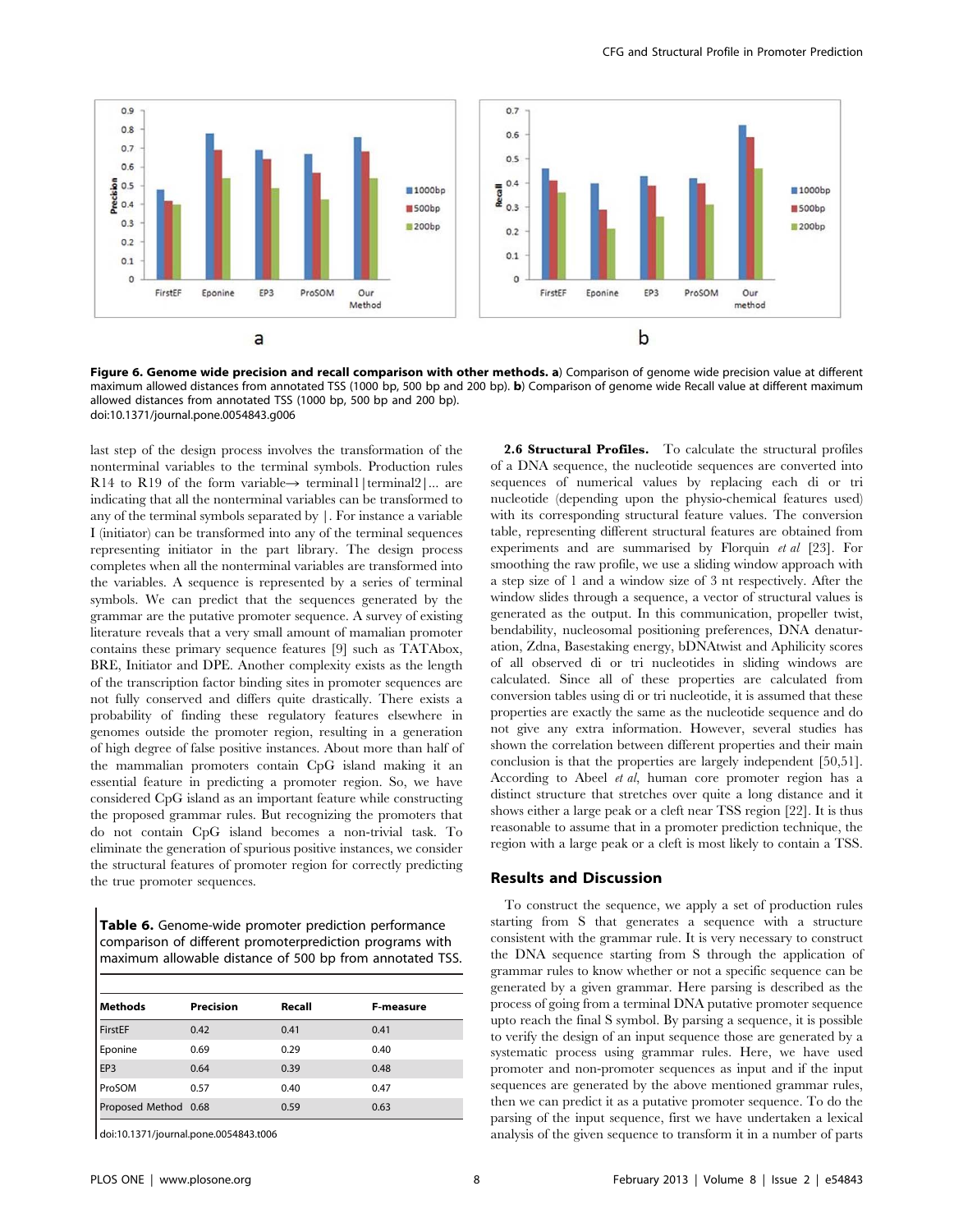or tokens, where each token represents a signature in the sequence such as Tatabox, Initiator, DPE, BRE and Gap sequences. We take the sequences from the part library except the regular expression for gap or G. Sequences from the part library are compared with start or leftmost sequence of the input. If the part does not match the start of the sequence, the next part in the list is evaluated and so on. At the end of the process, if no part matches the beginning of the input sequence, then the beginning sequence is considered as the region that represents the gap sequence and the rest of the sequence is analyzed in the same way. At the end of the scan, it may so happen that no part matches the input sequence. In that case the input sequence is rejected which means the input sequence cannot be tokenized and the sequence is considered as a non-promoter sequence. It may also be possible that several matches of a part will be found in a sequence. In that case, all the matches are recorded as the multiple interpretation of the token representing that part in the part library. Some of these tokens are true promoter signatures but some others are coincidental matches. We shall consider those tokens, starting from which we can derive the start symbol (S) according to the grammar rules. For the CpG island, we have only considered the presence or absence of CpG island in the input sequence and the presence of CpG island is denoted as c0 as the token of CpG island. Next, we have developed a customised parser that parses the input strings in a left to right bottom up manner by converting the input string into a series of nonterminal variables to obtain the start symbol S through the production rules in Table 3. Finally, the resulting sequence is processed according to the order of the production rules. If we can annotate the start symbol S starting from the input string through the production rules, then the sequence is accepted as a promoter sequence. Fig. 1 illustrates the process of generating the start symbol from input sequence using grammar rules.

Precision, Recall and F-measure are used to evaluate the system's performance towards its predictive efficacy. The true promoters are considered as positive data and true non-promoters are considered as negative data. For the data, which are predicted as positive, the real positive ones are called true positives (TP), while the others are called false positives (FP). For the dataset which are predicted as negative, the real positive ones are called false negative (FN), while the others are called true negatives (TN). The formula of precision, recall and F-measure are given below.  $\text{precision}(pr) = \frac{TP}{TP + FP},$   $\text{recall} = \frac{TP}{TP + FN}$  and  $F-measure = \frac{2 * pr * recall}{n}$  $pr+recall$ 

In order to validate our method, we have used the grammar rules in Table 3 to annotate the test sequences. Test sequences comprise of 25000 true promoter sequences taken from UCSC table browser for RefSeq gene sequences of hg19 human genome and same number of non-promoter sequences taken from EID and EMBL database. Non-promoter sequences are combination of sequences from Intron, Exon and 3' UTR regions of DNA sequences. Each of these sequences is 1201 bp long. For true promoter sequences taken from UCSC table browser, we have considered the region between 1000 bp upstream and 200 bp downstream of 5' UTR as true promoter region and retrieved it. Of these sequences, the grammar rule can annotate 66.7% true promoters. Among true promoters, 54.7% sequences obey the rules that contain CpG island and remaining 12% data don't have CpG island. Remaining 33.3% true promoter sequences cannot be generated by the grammar rules. So there exist a high percentage of false negative instances. Further, we have taken the nonpromoter sequence dataset among which 71.23% true nonpromoters are truly predicted and the remaining 28.77% data are predicted as true promoters showing a high percentage of false positive instances. To validate the result, we have also taken the sequences from dbtss database. Here, we have considered the same number of non-promoter sequences as in dbtss dataset. Among true promoter sequences taken from dbtss database, 57.25% sequences are generated by grammar rules and 42.75% data cannot be generated using grammar rules showing the existence of a high percentage of false negative instances. To remove the false positive and false negative instances, we have incorporated the structural features of the promoter regions in a DNA sequence. According to several previous studies, human core promoter adopts a specific structure that stretches over a long range along the sequence i.e., it adopts to either a large peak which represents highly stable region or a cleft representing highly unstable region near the TSS site in the DNA sequence [22]. Abeel *et al* has shown in their study [22] that over a long range distance in the DNA sequence, the structural profile either gradually decreases or increases a few hundred base pairs in the upstream and downstream region of the TSS site with a high peak or cleft at TSS. Among the structural profiles Bendability, Nucleosomal position, Bending Stiffness, Propellertwist, DNADenaturation and ProteinDeformation shows a high peak near TSS region and Aphilicity, BaseStaking, ZDNA and bDNATwist shows a cleft near TSS position. They indicated this region to be a putative promoter area. Abeel et al have also shown the relationship between structural profiles and known promoter elements, such as Tatabox, Initiator (which is mostly found at position +1 i.e., itself the TSS position), DPE and BRE [22]. They have demonstrated that the structural profile shows a specific peak and cleft in presence or absence of these primary sequence elements. For example, structural profiles are very similar for the promoters with or without the initiator (Inr) motif except a remarkable difference. For Inr containing promoters, a significant peak is visible on position  $-1$ , upstream of the TSS cleft, while this peak is missing in the promoter lacking the Inr motif. Based on these findings of the previous researchers, we have incorporated some rules that represent the features of a human core promoter region.

If a sequence is annotated by the grammar rules as shown in Table 3, then we have checked for all the structural profiles of that sequence. If the structural profiles show a high peak or cleft near the true TSS region, we have predicted the sequence as a promoter. We have also considered the structural profiles of that sequences which are not generated using the grammar rules; because, not all the promoters contain the signature elements in the sequences. This would minimize the false negative instances. In this case, if the structural profiles show the peak or cleft as per Abeel et al [22], we will predict it to be a promoter region. Sequences predicted as nonpromoters if they are not generated by the grammar rules and also if the structural profiles of these sequences are not as that of a promoter region. In our method, the maximum allowed distance of the peak or cleft from the true TSS site is kept 500 bp for calculating the Fmeasure in contrast with other methods where the maximum allowed distance is 500 bp,1000 bp and 2000 bp [19,20,22]. Fig. 2 shows the structural properties of the DNA sequences taken from true promoter database that are generated by the grammar rules of Table 3. The figure shows a high peak or cleft near TSS corresponding to the structural features. The structural features of the true promoter sequences that are not generated by the grammars are shown in Fig. 3. The two figures clearly show the characteristic curve of structural features which represents a promoter sequence i.e., both the figures show a high peak and cleft near TSS region. Fig. 4 represents the structural features for the sequences taken from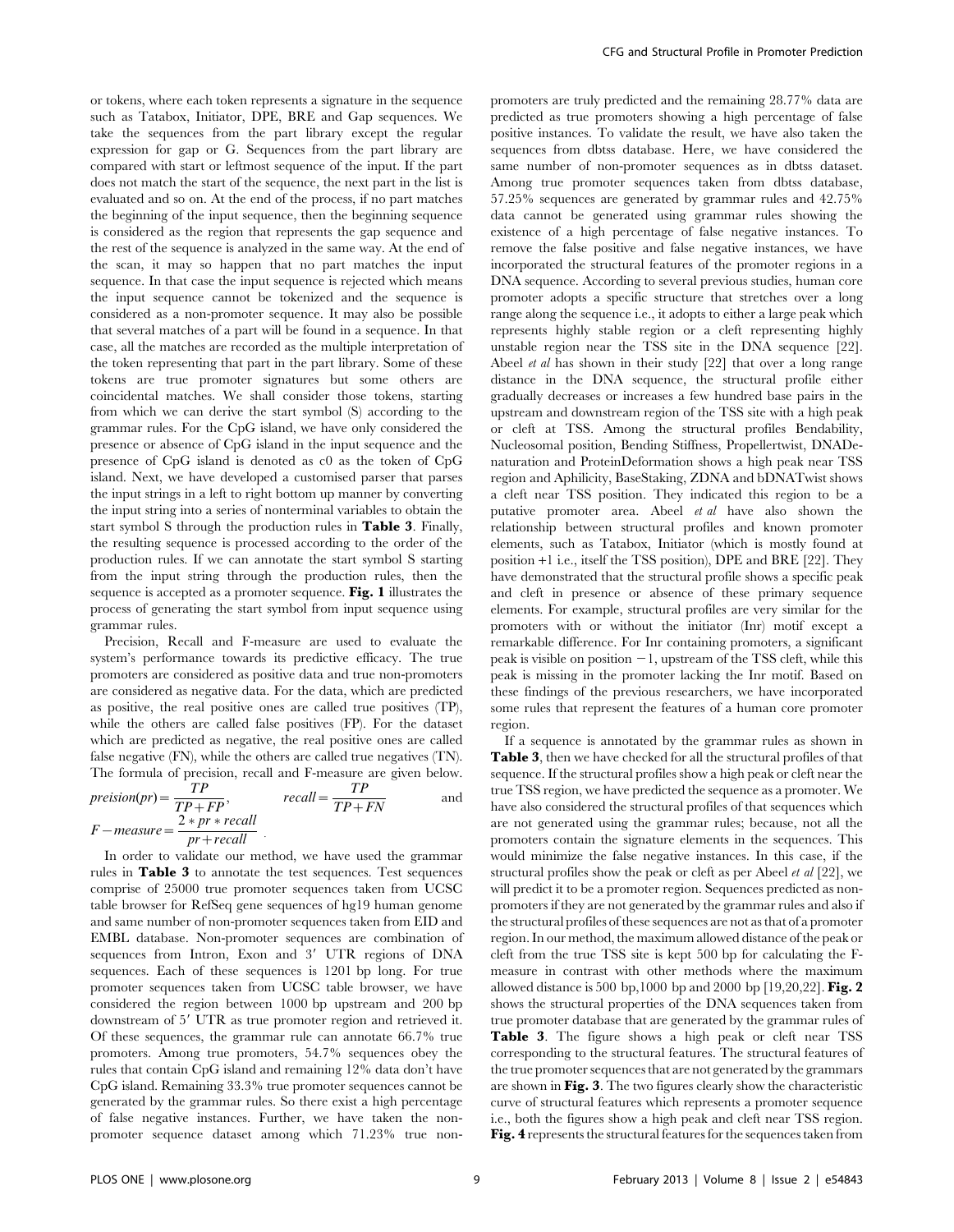true non-promoter database, generated by grammar rules and Fig. 5 shows the structural features for the true non-promoter sequences not generated by the grammar rules. Fig. 4 and Fig. 5 explains the typical characteristic curve corresponding to the non-promoter sequences i.e., both the figures do not show any high peak or deep cleft in the curve. Table 4 illustrates the precision, recall and Fmeasure of sequences generated by the grammar rules for the two databases (dbtss, UCSC genome browser). Table 5 shows the prediction performance using grammar rules along with structural features. From these two tables, we may conclude that the performance of the system improves if we use both grammar rules and structural profiles to predict true promoters and non-promoters. All the structural features show a good balance between precision and recall. Grammar rules along with basestaking energy yields the best F-measure followed by Aphilicity. So grammar rule in conjunction with basestaking energy as structural feature is used for comparison of our method with existing promoter prediction tools.

## Comparison with existing promoter prediction methods

To evaluate the prediction performance of our method, we have compared our method with four other open access human promoter prediction programs. We have selected these four methods among a number of promoter prediction tools because they have performed well in the previous comparative studies. The methods are FirstEF [52], Eponine [14], Ep3 [22] and ProSOM [53]. All these methods are free and publicly available. FirstEF is based on discriminant analysis to find potential first donor sites and CpG-related and non-CpG-related promoter regions. Ep3 uses large scale structural properties of DNA to locate promoter regions in whole genome sequence and ProSOM utilizes selforganizing maps to distinguish promoters from non-promoter sequences.

To avoid a biased evaluation of different promoter prediction methods, the performance comparison is conducted on the CAGE dataset. We apply our method and other methods to predict promoter on human genome. For our method, the DNA sequence of each chromosome is divided into a series of windows of length 1201 bp and step size 200 bp by sliding the window over the sequence. If a segment is predicted as promoter by our method, a possible TSS is marked. The noticeable TSS candidates falling within 1000 bp are merged into a cluster and the predicted output is the average of all the candidates in the cluster. Next the prediction result is evaluated with reference to the annotated TSS set of CAGE dataset. If a predicted TSS is within 500 bp of a true TSS position, then it is considered as a True TSS position i.e., true positive (TP). If a annotated TSS is not found in this region it is predicted as false negative (FN) and a prediction that lies inside the gene but not within the maximum allowable distance from true TSS, is false positive (FP). All the prediction methods used for comparison are tested with their default setting provided by their developers as the optimal parameters. The empirical results of comparisons are shown in Table 6. To obtain unbiased result, we have also conducted the experiment with maximum allowable distance of 1000 bp and 200 bp. The precision and recall results of

## References

- 1. Sandelin A, Carninci P, Lenhard B., Ponjavic J, Hayashizaki Y, et al. (2007) Mammalian RNA polymerase II core promoters: insights from genome-wide studies. Nat. Rev. Genet. 8: 424–436.
- 2. Smale ST, Kodonga JT (2003) The RNA polymerase II core promoter. Annu Rv Biochem 72: 440–79.
- 3. Maston GA, Sara K. Evans SK, Green MR (2006) Transcriptional Regulatory Elements in the Human Genome. Annu. Rev. Genom. Human Genet. 7: 29–59.

several promoter prediction methods at different maximum allowable distance from annotated TSS are shown in Fig. 6. All promoter prediction methods except FirstEF give high precision values which indicate that the number of false positives is low. While Eponine has a considerably high precision but recall is very low leading to a low F-measure. On the contrarary, FirstEF achieves a balanced precision and recall but it shows a lower precision than others. EP3 and ProSOM also show a high precision and low recall but the balance of precision and recall is better than Eponine. From Table 6 and Fig. 6 we observe that the method proposed by us yields the best result with reasonably high and balanced precision and recall values resulting in yielding the best F-measure among all the methods. To sum up, our method outperforms all the methods used here for comparison for all the maximum allowed distances from annotated TSS and it can effectively distinguish promoter and non-promoter regions compared to other existing promoter prediction programs on a genome-wide scale.

# Conclusion

In this communication, our analysis on promoter and nonpromoter sequences gives an interesting finding from both structural and sequence perspective. The structural patterns are different for promoter and non-promoter sequences and the promoter region has a specific structural pattern. We have also shown that context free grammar rules can be generated to annotate a promoter region using pre-existing biological knowledge. Using these grammar rules, we are able to categorize the promoter and non-promoter sequences. Based on the above findings, we have developed a new method that utilizes context free grammar rules and structural features that can effectively predict promoter region. In contrarary to other methods, our method provides a good balance between precision and recall values and consequently improves the prediction accuracy for the whole genome level.

Our method is well-suited for human promoter prediction. Furthermore, our method can be applied for other species also. As a future work, we are trying to infer the grammar rules using different soft computing approaches for the promoter regions of other species and also for different genomic sites and protein sequences for which we don't have any pre existing knowledge relative to the structure of the sequence elements.

## Acknowledgments

The authors thank the anonymous reviewers for their insightful comments on the previous version of the work. The authors acknowledge DIC of Calcutta University for computational facilities.

## Author Contributions

Conceived and designed the experiments: SM SD. Performed the experiments: SD. Analyzed the data: SD. Contributed reagents/materials/analysis tools: SD. Wrote the paper: SM SD. Designed the algorithm: SD SM.

- 4. Bajic VB, Seah SH (2003) Dragon Gene Start Finder identifies approximate locations of the 5' ends of genes. Nucleic Acids Res 31: 3560-3.
- 5. Ioshikhes IP, Zhang MQ (2000) Large-scale human promoter mapping using CpG islands. Nat Genet 26(1): 61–3.
- 6. Hannenhalli S, Levy S (2001) Promoter prediction in the human genome. Bioinformatics 17 (suppl 1): S90–S96.